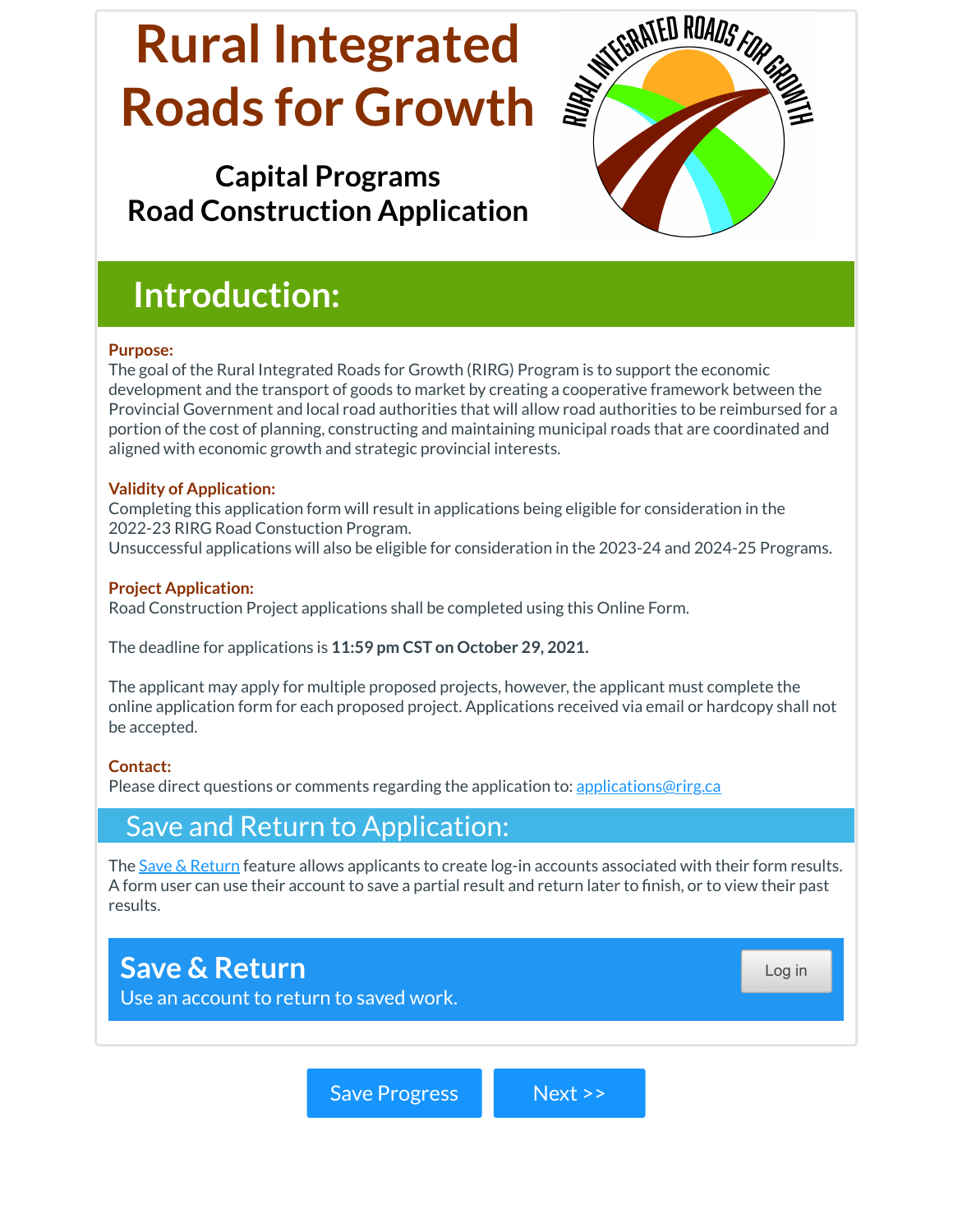13% Complete

| <b>Applicant Information:</b>                                                                              |                                  |     |     |
|------------------------------------------------------------------------------------------------------------|----------------------------------|-----|-----|
| <b>Rural Municipality:</b>                                                                                 |                                  |     |     |
| <b>Rural Municipality of*</b>                                                                              | Name                             | No. | ### |
| <b>Mailing Address:*</b>                                                                                   |                                  |     |     |
| City/Town/Village*                                                                                         |                                  |     |     |
| Postal Code*                                                                                               |                                  |     |     |
| <b>Phone Number*</b>                                                                                       |                                  |     |     |
| <b>Municipality's Email Address:</b> *                                                                     |                                  |     |     |
| <b>Confirm Email:*</b>                                                                                     |                                  |     |     |
|                                                                                                            |                                  |     |     |
| <b>Applicant Contact Information:</b><br>The Applicant is the individual completing the application form.  |                                  |     |     |
| <b>First Name of Applicant: *</b>                                                                          |                                  |     |     |
| Last Name of Applicant:*                                                                                   |                                  |     |     |
| Position/Title of Applicant: *                                                                             |                                  |     |     |
| The Applicant will be the Primary $\circledcirc$ Yes $\circledcirc$ No<br><b>Contact for the Project:*</b> |                                  |     |     |
| Project:                                                                                                   |                                  |     |     |
| Date of Resolution of Council to<br><b>Apply for Project:</b> *                                            |                                  |     | 夁   |
| <b>Project Title: *</b>                                                                                    | Example: Grid 100 or George Road |     |     |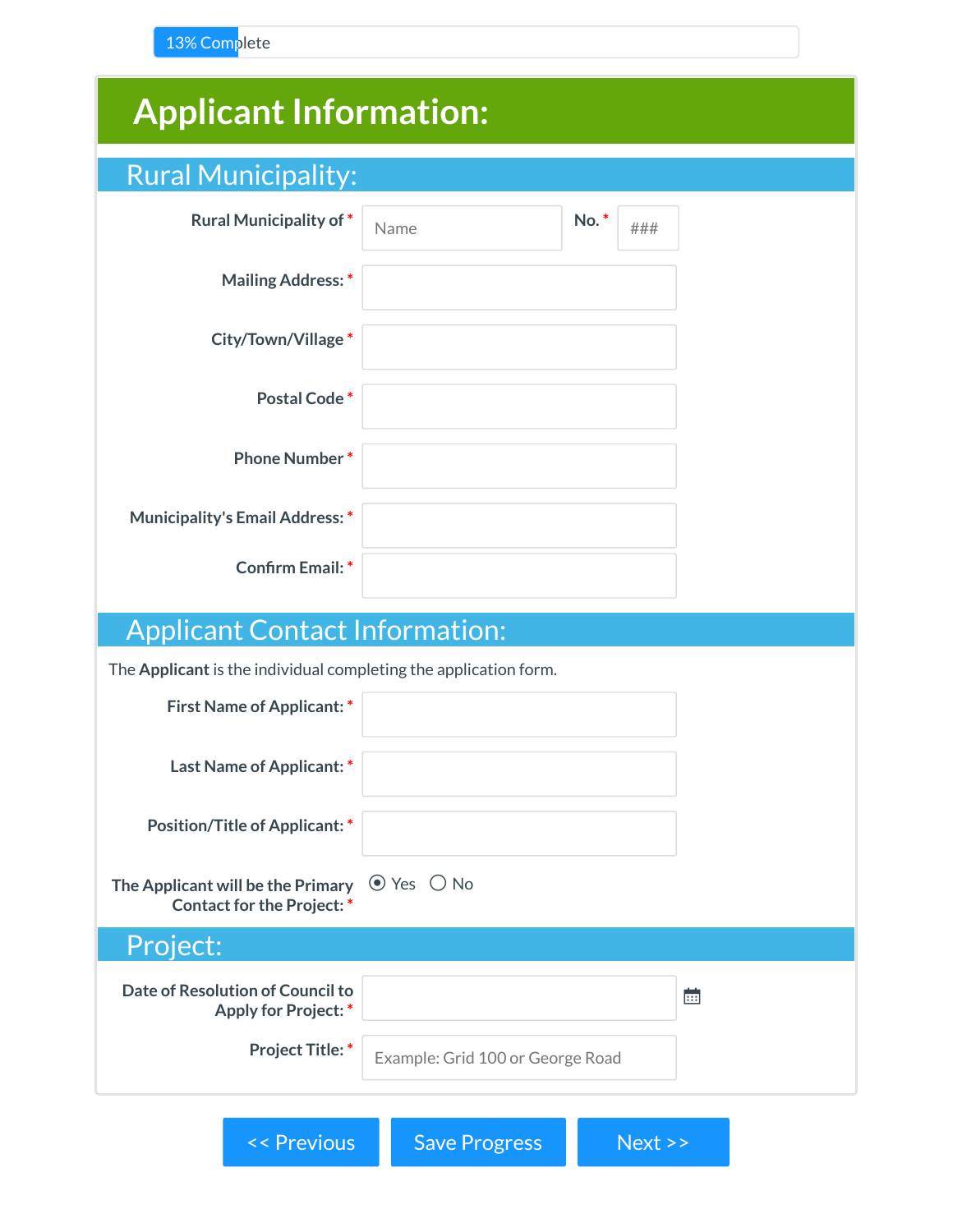| <b>Project Eligibility:</b>                                                                                                                                                                                                                                                                                                                                                              |
|------------------------------------------------------------------------------------------------------------------------------------------------------------------------------------------------------------------------------------------------------------------------------------------------------------------------------------------------------------------------------------------|
| <b>Roadway Information:</b>                                                                                                                                                                                                                                                                                                                                                              |
| <b>RIRG Policy Manual</b><br>Section 4, Policy 1: Project Eligibility and Section 0, Policy 1: Temporary Program Measures                                                                                                                                                                                                                                                                |
| 1. The proposed project roadway shall:<br>a. Be the responsibility of:<br>i. A Rural Municipality, or;<br>ii. An Urban Municipality or First Nation if the project is on a Clearing the Path<br>Corridor;<br>b. Be located on a registered road alignment, and;<br>c. Have a Rural Road Classification of 3, 4, 5, or 6 or the roadway is designated as a Clearing<br>the Path corridor. |
| The Project is the responsibility of the PREVIEWRM No. 999:*<br>$O$ Yes $O$ No                                                                                                                                                                                                                                                                                                           |
| The Project is located on a registered road alignment: *<br>$O$ Yes $O$ No                                                                                                                                                                                                                                                                                                               |
| <b>Rural Road Classification of Roadway: *</b><br>$\bigcirc$ Class 1, 2, or 3<br>$\bigcirc$ Class 4<br>$\bigcirc$ Class 5<br>$\bigcirc$ Class 6<br>$\bigcirc$ Class 7                                                                                                                                                                                                                    |
| The Project is located on a Clearing the Path Corridor: *<br>$\bigcirc$ Yes $\bigcirc$ No                                                                                                                                                                                                                                                                                                |
| <b>Estimated Project Costs:</b>                                                                                                                                                                                                                                                                                                                                                          |
| <b>RIRG Policy Manual</b><br><b>Section 4, Policy 1: Project Eligibility</b>                                                                                                                                                                                                                                                                                                             |
| 2. The proposed project shall be a minimum of \$100,000.                                                                                                                                                                                                                                                                                                                                 |
| <b>Estimate Total Project Cost:*</b>                                                                                                                                                                                                                                                                                                                                                     |
| <b>Estimate Engineering Costs:</b>                                                                                                                                                                                                                                                                                                                                                       |
| <b>Forecasted Construction Window:</b>                                                                                                                                                                                                                                                                                                                                                   |

**Forecasted Construction Start Date \* Forecasted End of Construction Date: \***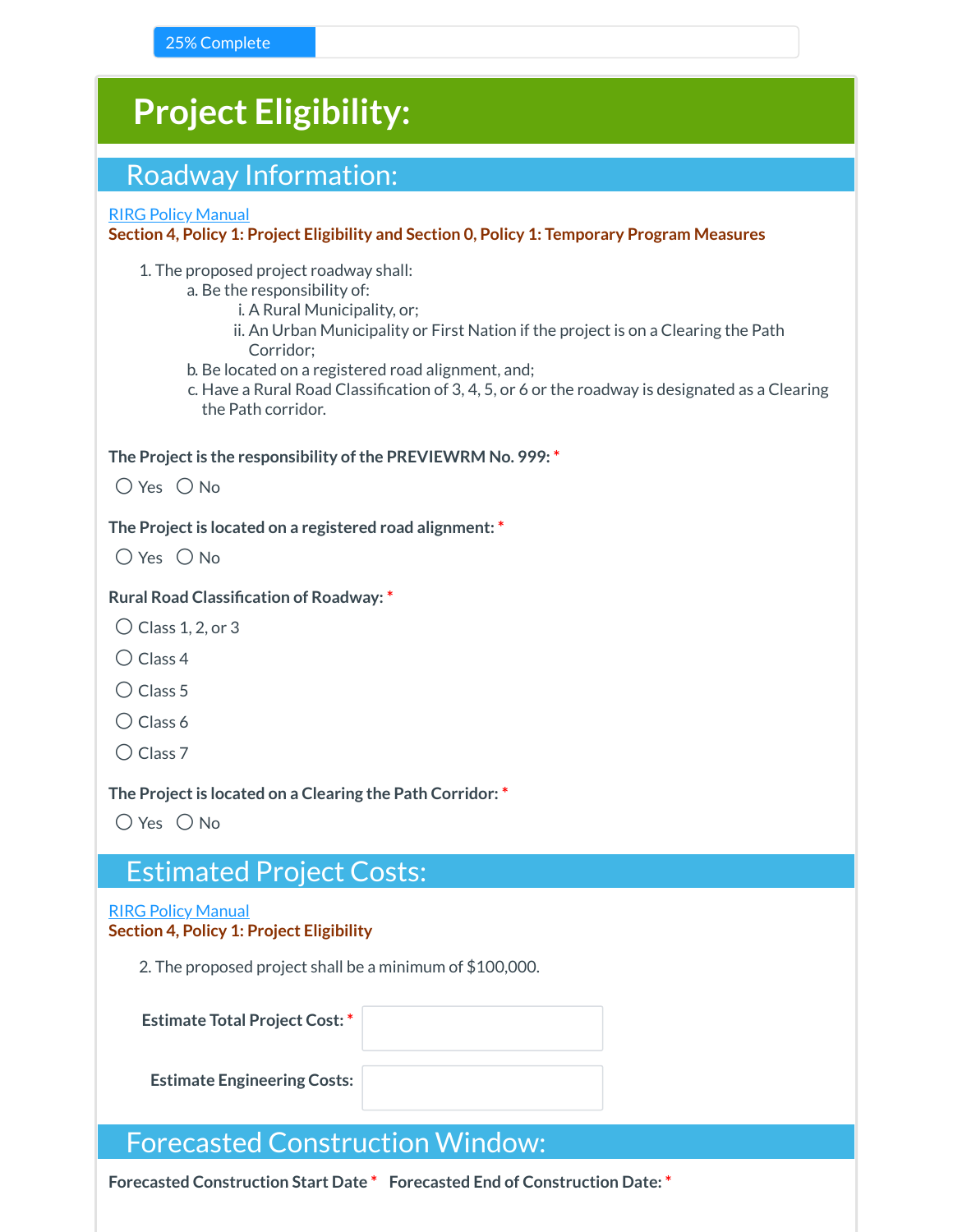| 繭           | 蔮             |      |  |
|-------------|---------------|------|--|
| << Previous | Save Progress | Next |  |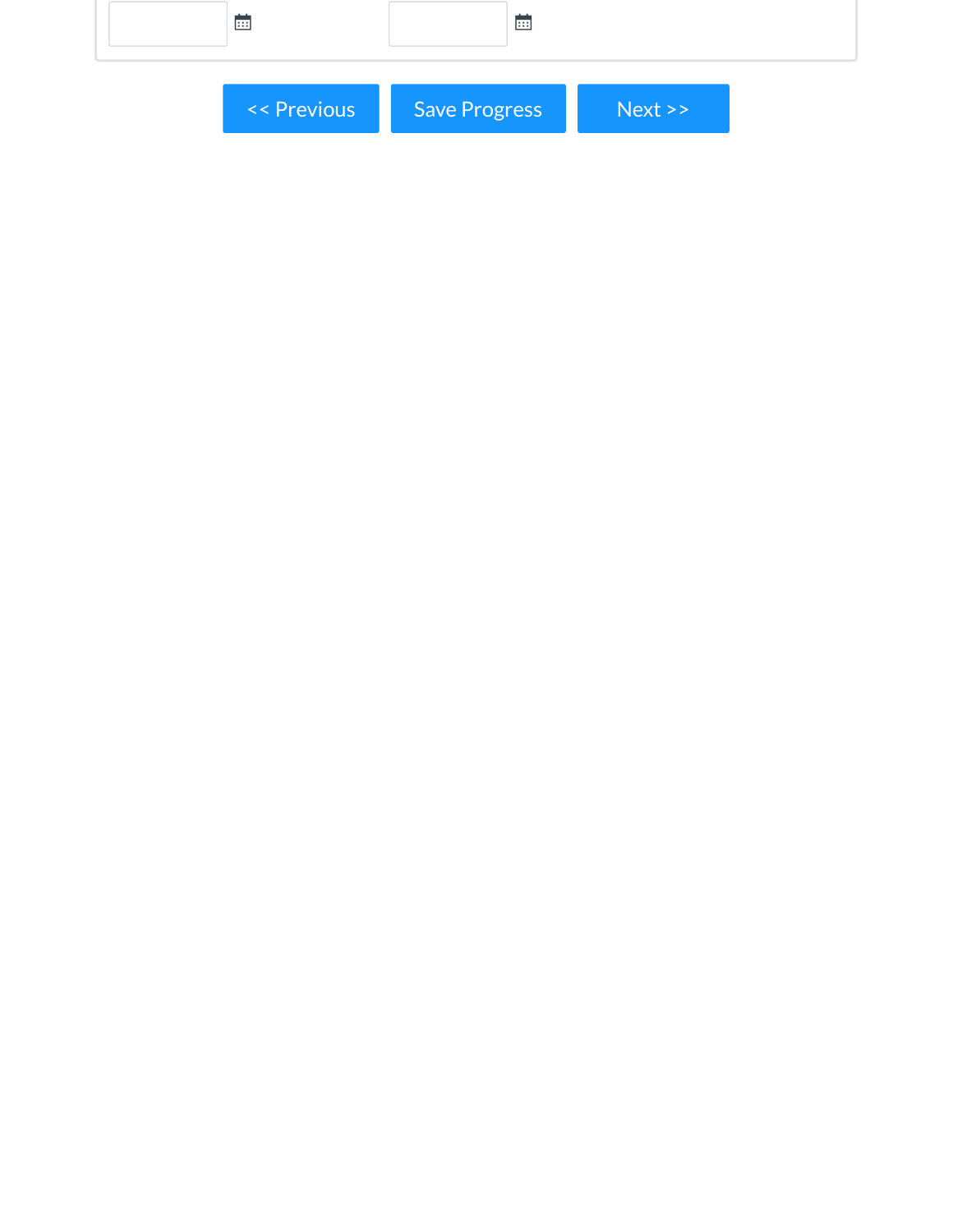# Estimated Funding Grant:

#### RIRG Policy [Manual](https://sarm.ca/pub/departments/programs/RIRG/rural-integrated-roads-for-growth-policy-manual.pdf)

#### **Section 3, Policy 4: Project Funding Allocation**

- 1. Approved projects shall receive 50% assistance on eligible costs, up to the approved grant allocation presented on the Program Array, there shall not be any grant overruns.
- 2. Approved projects shall not be allocated more than \$500,000 assistance. This includes projects that have joint ownership by more than one Road Authority.
- 3. A Road Authority shall not be allocated more than \$500,000 in a fiscal year for any number of approved projects.

#### **Section 3, Policy 7: Approved Projects**

1. The value of allocated grant funding shall not be increased.

**The Estimated Maximum Grantfor the PREVIEWROAD Projectin the RM of PREVIEWRM No. 999 is:** \$50000.00 **Calculate** 

# Project Design Requirements:

#### RIRG Policy [Manual](https://sarm.ca/pub/departments/programs/RIRG/rural-integrated-roads-for-growth-policy-manual.pdf)

#### **Section 4, Policy 2: Road Design Requirements**

- 1. All road projects shall be engineered.
- 2. The standard for all services performed by the engineer shall be the care, skill, and diligence ordinarily used by professional engineers or consultants practicing under similar conditions at the same time and locality as the Project.
- 3. The design of the roadway shall meet the following requirements:
	- a. Minimum design speed of 90 km/h;
	- b. Minimum surface width of 8.6 m;
	- c. Minimum right-of-way of 42 m;
	- d. Minimum side slopes of 4:1;
	- e. Maximum gradient of 8%, and;
	- f. Maximum super elevation of 0.08 m/m.

**The Rural Municipality of PREVIEWRM No. 999 agrees to meetthe Road Design Requirements for the proposed project: \***

 $\bigcirc$  Agree  $\bigcirc$  Disagree

### Public Procurement:

#### RIRG Policy [Manual](https://sarm.ca/pub/departments/programs/RIRG/rural-integrated-roads-for-growth-policy-manual.pdf)

#### **Section 6, Policy 1: Public Procurement**

- 1. The Road Authority shall publicly procure all aspects of the Project as per the requirements of the New West Partnership Trade Agreement. All procurement documents shall be prepared by the Road Authority and/or its Owner's Engineer.
- 2. The procurement process shall be fair and transparent to all bidders. Without limiting the generality of the foregoing, the procurement process shall exhibit the following principles:
	- a. Procurement packages shall be complete with reasonable estimations of all quantities and inclusion of all relevant specifications.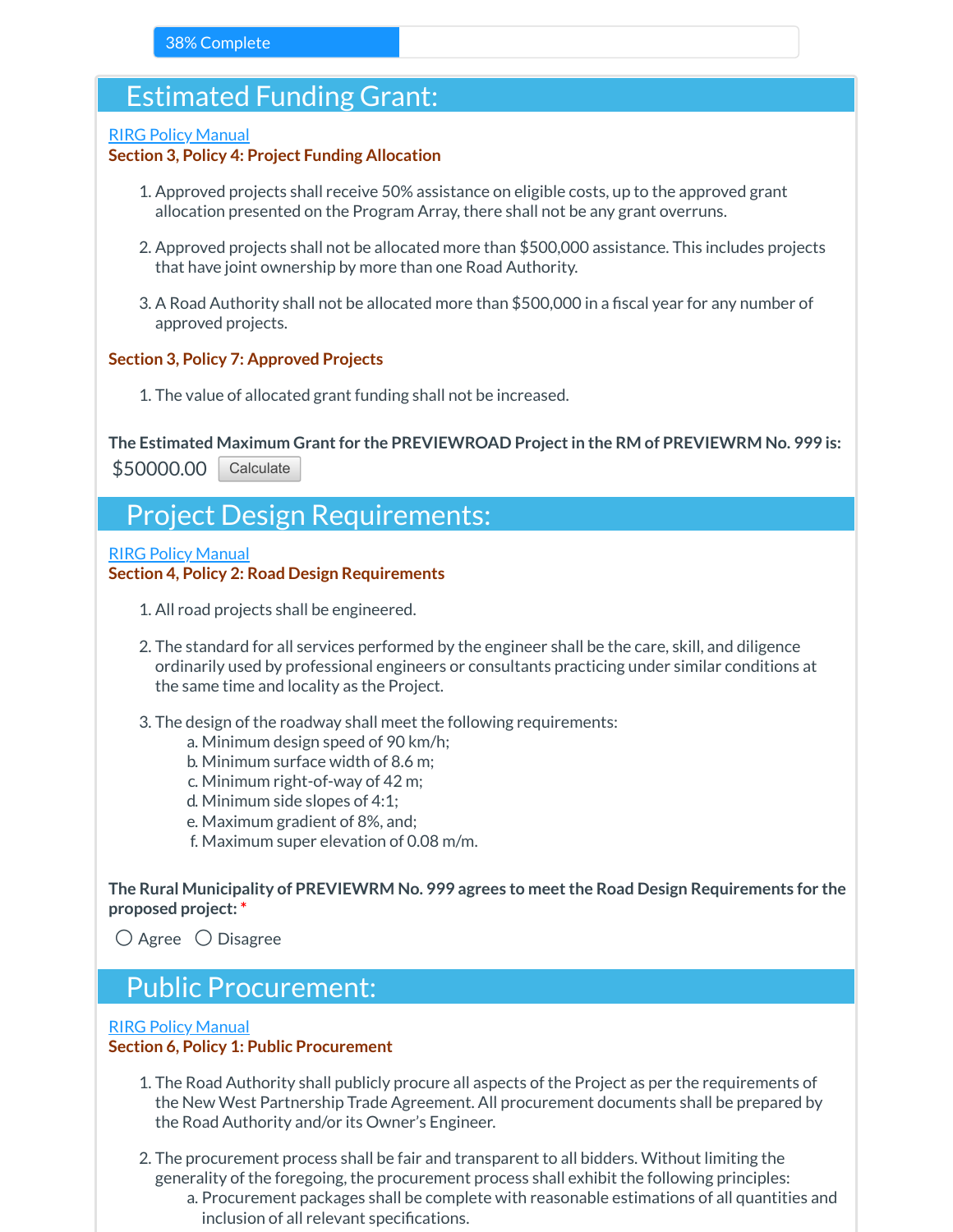- b. Procurement packages shall be available sufficiently in advance of the competition closing time to permit bidders adequate time to prepare the bid.
- c. The procurement results shall be publicly released.
- d. All bids for Contractor/Labour shall be accompanied by a minimum 5% bid bond or certified cheque. A minimum 50% performance bond and a minimum 50% labour and material payment bond are required upon award of the procurement.
- 3. A Municipality can bid on the Work for their Road Construction projects subject to the requirements of the Self-Bidding policy.

**The Rural Municipality of PREVIEWRM No. 999 agrees to meetthe Public Procurement Requirements for the proposed project: \***

 $\bigcirc$  Agree  $\bigcirc$  Disagree

## Eligible Costs:

#### RIRG Policy [Manual](https://sarm.ca/pub/departments/programs/RIRG/rural-integrated-roads-for-growth-policy-manual.pdf) **Section 7, Policy 1: Eligible Costs**

- 3. The following shall be considered **ineligible** project costs:
	- a. Supply, loading, hauling, unloading, placement or testing of asphalt or concrete surfacing; b. Dust suppression;
	- c. Cost of procurement advertising outside of SaskTenders;
	- d. Canadian Goods and Services Tax (GST);
	- e. Legal fees, and;
	- f. RM administration costs.
- 4. Any work completed prior to the approval of the project shall be considered ineligible work. Any costs associated with unauthorized work shall not be paid by the Program.

**The Rural Municipality of PREVIEWRM No. 999 agrees to the limitations of Eligible Costs for the Proposed Project: \***

 $\bigcirc$  Agree  $\bigcirc$  Disagree

<< Previous Save Progress Next >>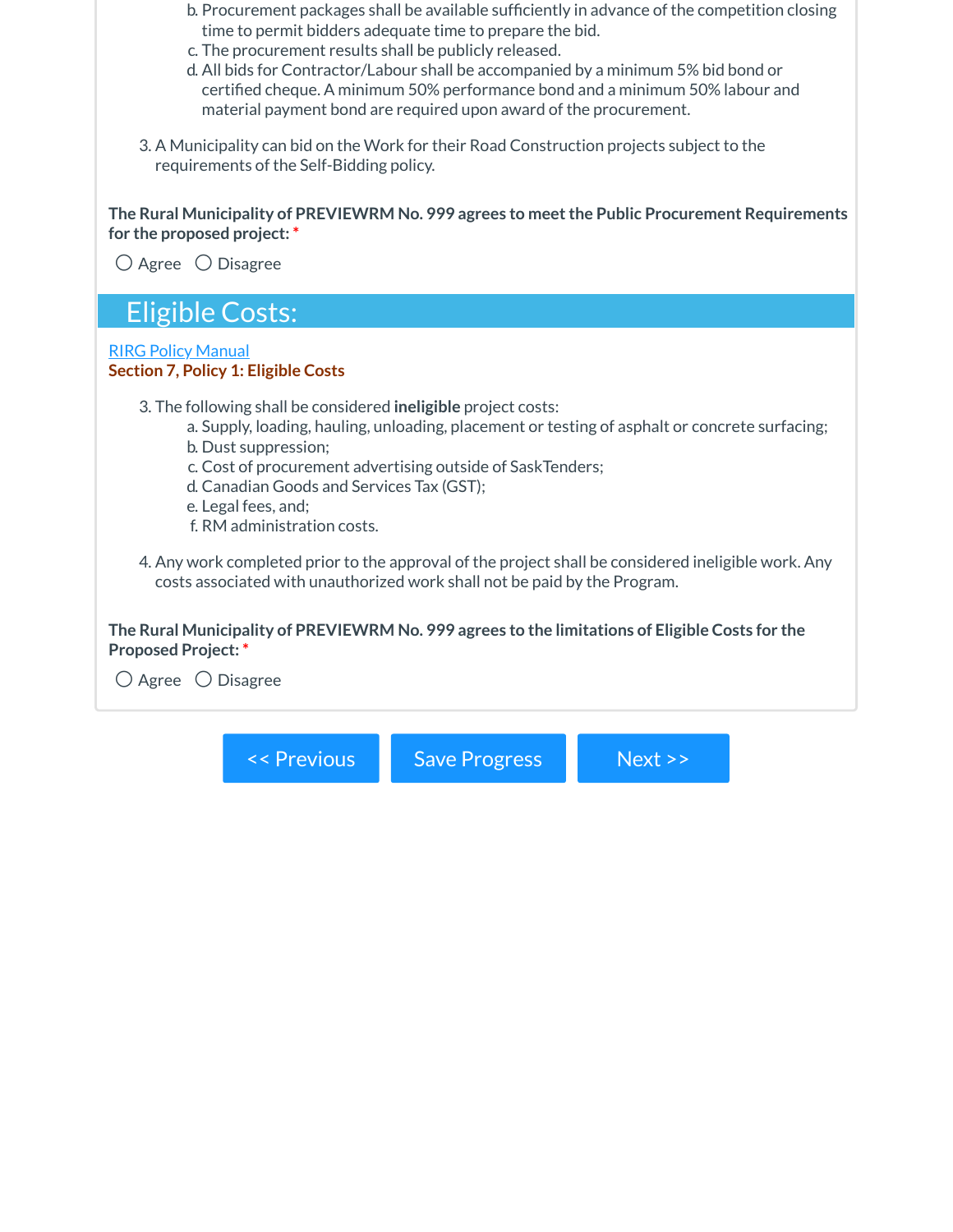# **Project Information:**

# Project Type:

#### RIRG Policy [Manual](https://sarm.ca/pub/departments/programs/RIRG/rural-integrated-roads-for-growth-policy-manual.pdf) **Section 1, Policy 1: Definitions**

**Base and Subbase Project**- the shaping and compacting of the subgrade to the required grade, crosssection and density. It may include scarification to ensure adequate mixing and uniformity of the subgrade material within a specified zone.

**Clay Cap Project**- the placement of a thick layer of clay material on the existing road surface. This work includes the removal and/or satisfactory placement of all materials necessary for stabilization of the road grade and improvement of general ride quality of the road.

**Earthwork and Grading Project**- the excavation of soil materials, the salvage of select soil materials, the operation of borrow areas and the construction of embankments. The work includes the removal and/or satisfactory placement of all materials necessary for the construction and preparation of embankments, slopes, drainage works and connections to the required alignment, grade, and cross-sections.

**Granular Seal Coat Project**- the placement of a liquid asphalt followed by an application of a layer of aggregate that is compacted onto the road surface.

**Select Type of Project: \***

 $\bigcirc$  Earthwork and Grading  $\bigcirc$  Base and Subbase  $\bigcirc$  Clay Cap  $\bigcirc$  Granular Seal Coat

| <b>Project Location:</b> |
|--------------------------|
|--------------------------|

**Total Length of Project(km) (to one decimal) \***

**Land Locations of Project:**

**(Must be specified to the North or East ofthe Section) \***

**Was the land locations ofthe project given to the North or East ofthe sections? \***

 $\bigcirc$  Yes  $\bigcirc$  No

**Add Map with Highlighted Project:**

☐ Yes

### Traffic Count:

**Traffic Count: \***

⚫ Use the most recent traffic count values from the Rural Municipal Traffic Count Program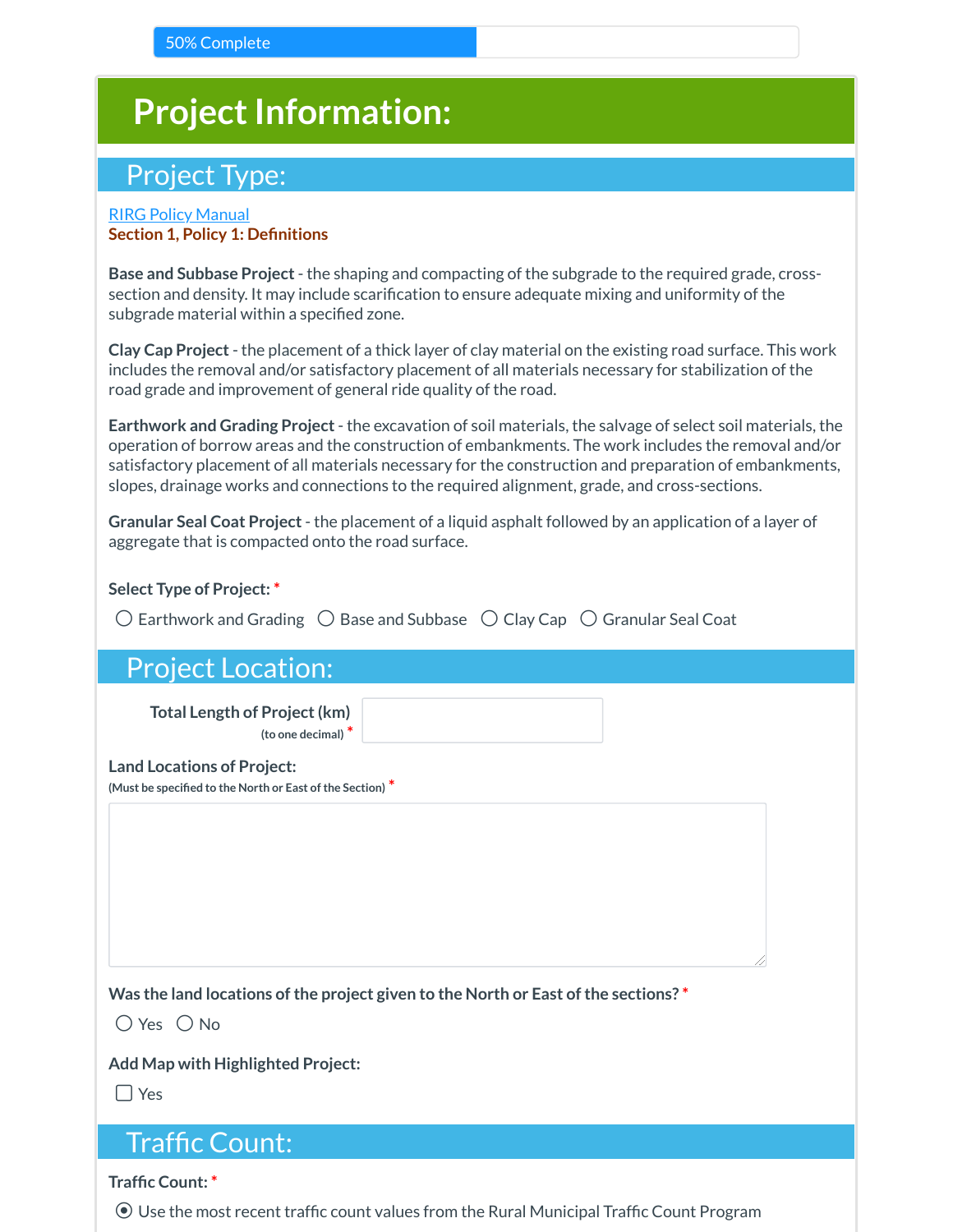⚪ Use the values from our commissioned Independent Traffic Count

# Economic Generators:

**Economic Generators: \***

 $\bigcirc$  Specify economic generators

⚫ Unknown economic generators

*Economic generator descriptionsshould be specific to industry in the Municipality. General description of economic generators or unverifiable economic generators will not be considered.*

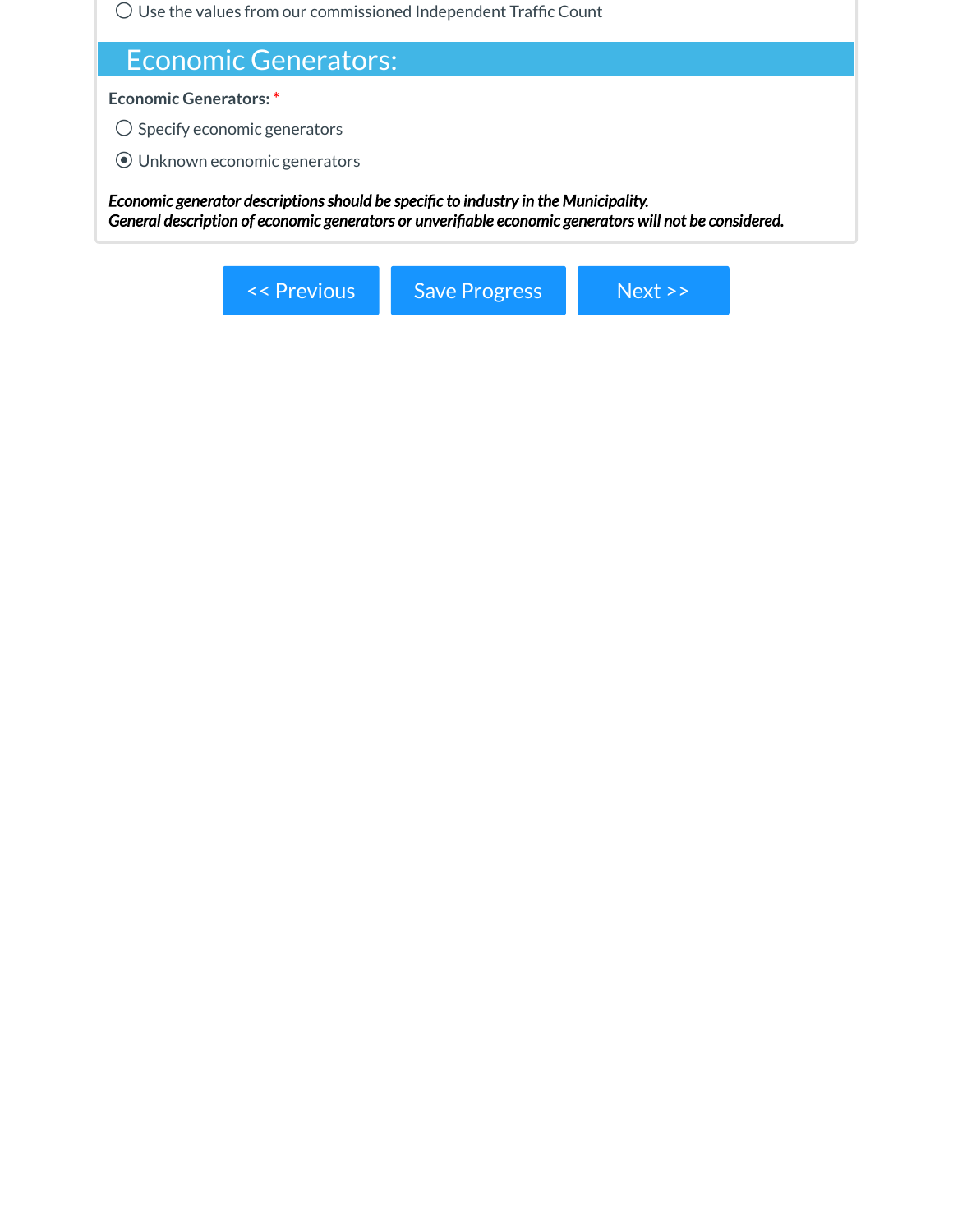# Engineering:

| Engineering:                                                                  |                                                                                                                                                                                         |  |  |
|-------------------------------------------------------------------------------|-----------------------------------------------------------------------------------------------------------------------------------------------------------------------------------------|--|--|
| <b>RIRG Policy Manual</b><br><b>Section 1, Policy 1: Definitions</b>          |                                                                                                                                                                                         |  |  |
| Engineering - Work completed by an Engineer.                                  |                                                                                                                                                                                         |  |  |
| Engineering*                                                                  | $\bigcirc$ We have Engineering for this project                                                                                                                                         |  |  |
|                                                                               | $\odot$ No Engineering for this project                                                                                                                                                 |  |  |
| <b>Financial Partnership:</b>                                                 |                                                                                                                                                                                         |  |  |
| <b>RIRG Policy Manual</b><br><b>Section 1, Policy 1: Definitions</b>          |                                                                                                                                                                                         |  |  |
|                                                                               | Financial Partnership - the partnership between the Road Authority and with an industry partner or<br>other forms of government outside of the Ministry of Highways and Infrastructure. |  |  |
|                                                                               | <b>Financial Partnership</b> $\bullet$ $\circ$ We have a Financial Partnership for this project                                                                                         |  |  |
|                                                                               | $\odot$ No Financial Partnership for this project                                                                                                                                       |  |  |
| <b>Similar Projects:</b>                                                      |                                                                                                                                                                                         |  |  |
| <b>RIRG Policy Manual</b><br><b>Section 1, Policy 1: Definitions</b>          |                                                                                                                                                                                         |  |  |
| the same time as the primary project.                                         | Similar Projects - a project of similar scope and scale as the primary project and will be completed at                                                                                 |  |  |
| <b>Similar Projects: *</b>                                                    | $\bigcirc$ We have similar projects to be completed at the same time                                                                                                                    |  |  |
|                                                                               | $\odot$ No similar projects planned                                                                                                                                                     |  |  |
| <b>First Nation Community Access Road:</b>                                    |                                                                                                                                                                                         |  |  |
| <b>RIRG Policy Manual</b><br><b>Section 1, Policy 1: Definitions</b>          |                                                                                                                                                                                         |  |  |
|                                                                               | Community Access Road - a road that provides access to a large group of people living in the same area.                                                                                 |  |  |
| Is the Project Located on a First<br><b>Nation Community Access</b><br>Road:* | $\bigcirc$ Yes<br>$\odot$ No                                                                                                                                                            |  |  |
| << Previous                                                                   | <b>Save Progress</b><br>Next >>                                                                                                                                                         |  |  |